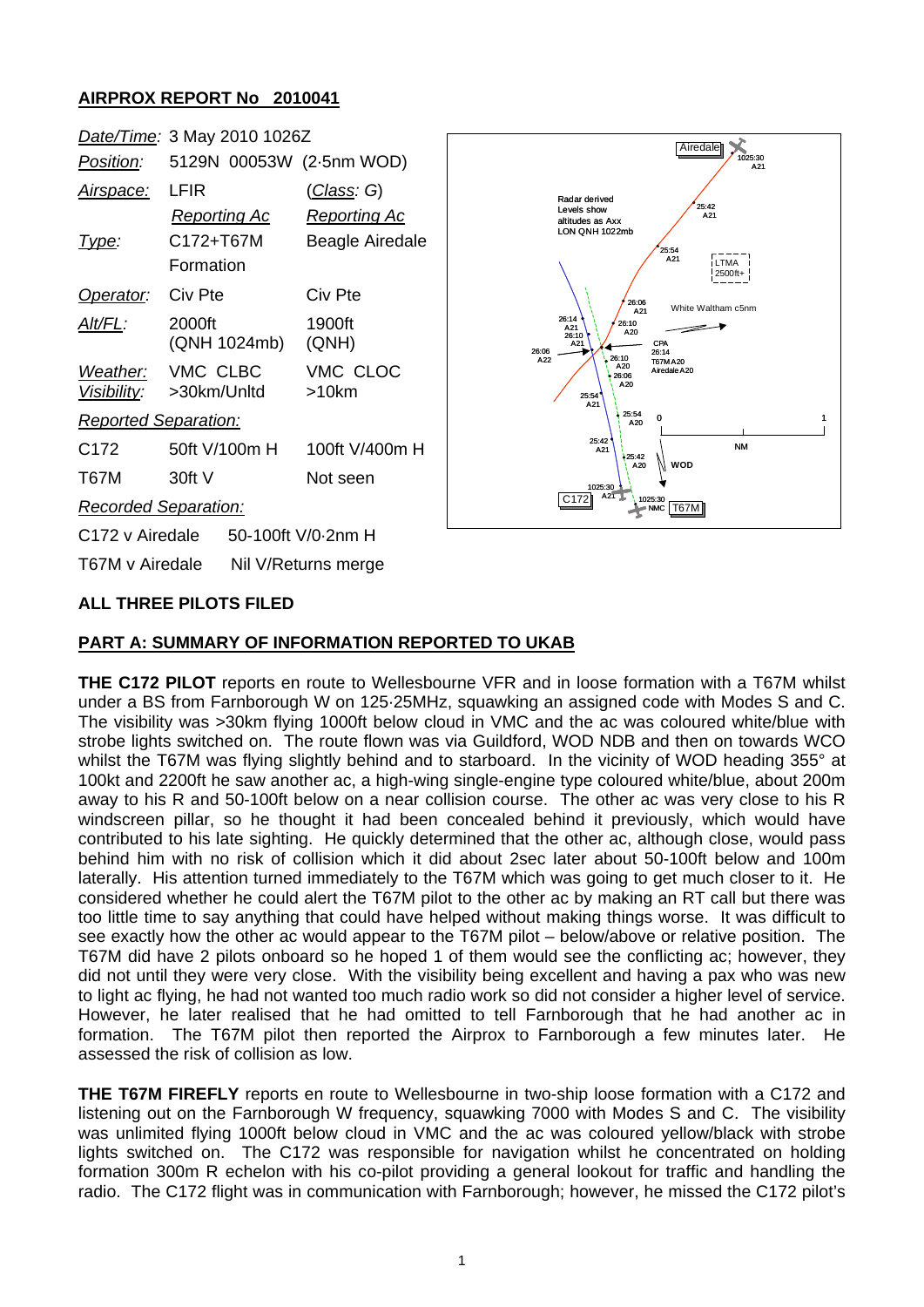initial call owing to finger trouble selecting the frequency after transferring. It later became apparent that the C172 pilot had not made it clear to Farnborough that they were in formation and, as he missed that point, he didn't call to make his presence known. However, 2min before the Airprox Farnborough asked the C172 pilot if he was in formation and was given a positive response. When 2nm N of WOD heading 350° at 100kt and 2000ft, his co-pilot saw a conflicting ac, a high-wing single-engine ac, only as it passed directly underneath, possibly because the ac had been obscured by the windscreen hoop or the ac's wing. He, the handling pilot, saw it about 1sec before the CPA, the ac appearing as a white flash below and to the R before it passed about 30ft below, too late to take any avoiding action. The other ac appeared to be tracking 240° and climbing but without having taken any avoiding action. He assessed the risk as high. He reported the Airprox to Farnborough a minute after the CPA, this being his first call on frequency.

**THE BEAGLE AIREDALE PILOT** reports en route to Popham VFR and in receipt of a BS from Farnborough W on 125·25MHz, squawking an assigned code with Mode C. He had been transferred from Farnborough N as he approached Marlow, which he then passed O/H avoiding the Wycombe Air Park ATZ and Heathrow CTR. He had passed his flight details and was given another squawk; the area was usually busy so he kept a good lookout. When in the Henley area heading 215° at 90kt and 1900ft he saw a Cessna in his 2 o'clock about 1nm away on a reciprocal heading slightly above. He turned slightly towards the S to maintain separation and watched it pass 100ft above and 400m clear to his R with no risk of collision; no TI had been received from Farnborough on this traffic. Only after being contacted by RAC Mil was he informed that a Firefly [T67M] had been in loose formation with the Cessna. He had not seen the T67M as at the time he was pre-occupied with watching the Cessna; he had not been told about any ac flying in formation.

**THE FARNBOROUGH W CONTROLLER** reports operating at medium intensity with a relatively high turnover of traffic and with a significant number of contacts seen on radar throughout the service area. The C172 was receiving a BS routeing OCK Bagshot at 2100ft QNH 1022mb. When the ac was 1nm NW of Bagshot Mast he told the pilot that he had manoeuvring traffic in his immediate vicinity which he acknowledged. A few miles later he noticed that this contact appeared to be following the C172 so he told the Cessna pilot about it again and asked if he was flying in company with another ac, which he confirmed. The Cessna pilot had not told him previously of this fact nor had the identity of the other ac been offered. As there was no requirement to obtain a c/s for the second ac he did not do so. At about 1026 a pilot called using an unfamiliar c/s [T67M] stating that an Airprox had occurred. He scanned his fpss but did not have an ac with that c/s so he asked the pilot if he was receiving a service from Farnborough as he was concerned that he may have discarded the fps. The T67M pilot replied that he was in company with the C172 and that the Airprox occurred W of White Waltham at 1025. At that time the C172 was N of Henley tracking N and the T67M pilot reported the other ac was high-wing, possibly a C152. The reported ac was not on frequency, he thought, and as there were multiple radar returns in the area it was not possible to identify the ac. He took some details down and then transferred the C172 and T67M to LARS N. The C172 pilot did not file an Airprox on frequency.

**ATSI** reports that the Airprox occurred 4nm SW of White Waltham below the London TMA in Class G airspace. The Beagle Airedale was VFR en-route to Popham and in receipt of a BS from Farnborough LARS W. The Slingsby T67M (Firefly) was not talking to Farnborough at the time of the incident, but called afterwards to report an Airprox. A C172 en-route to Wellesbourne Mountford was VFR and also in receipt of a BS from Farnborough LARS W. It later emerged that the Firefly was following this C172.

METAR EGLF 031020Z 36016KT 9999 VCSH SCT031 08/01 Q1022=

At 1008:30 the C172 pilot reported 3nm NW of Dorking at 2000ft and Farnborough agreed to provide a BS, issuing a squawk of 0436 and QNH 1022mb.

At 1020:05 the Airedale flight called Farnborough and a BS was agreed. Farnborough provided a squawk of 0433 and QNH 1022mb. The radar recording shows the Airedale tracking SSW and indicating an altitude of 2100ft. At 1023:32 the Farnborough controller observed that an unknown ac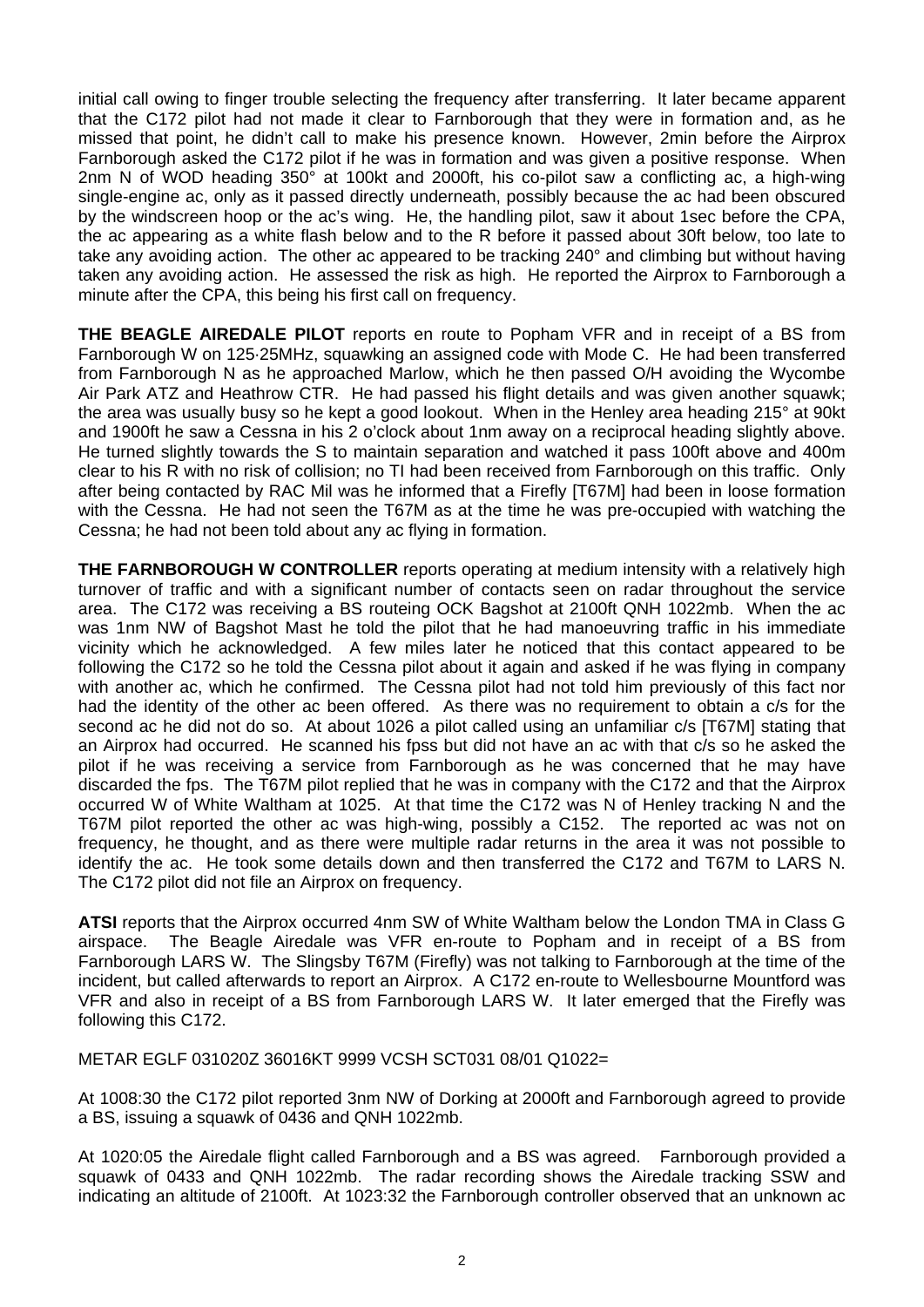is following the C172 and asked, *"C172 c/s are you in company with another aircraft"*. This was confirmed by the C172 pilot but no other details were provided. At this point radar recording shows the C172 tracking N approximately 8nm SSW of the Airedale.

[UKAB Note (1): The 3 ac continue to converge, the radar recording showing at 1026:06 the C172 tracking 350°and indicating 2200ft QNH, crossing from L to R 0·3nm ahead of and 100ft above the Airedale, which is tracking 205° having just turned L about 15°. Meanwhile the T67M is in the Airedale's 11 o'clock also crossing from L to R at a of range 0·4nm indicating 100ft lower. Four seconds later the C172 is seen diverging away from the Airedale at a range of just under 0·2nm with vertical separation of 100ft whilst the T67M closes to a distance of just over 0·2nm in the Airedale's 1130 position at the same level. The CPA occurs on the next sweep at 1026:14 as the T67M and Airedale's radar returns merge with both ac indicating 2000ft QNH. The normal radar picture range shows the ac labels overlapping and garbling.]

The T67M flight then contacted Farnborough radar at 1028:10 and advised *"T67M c/s Slingsby T67 we're following er C172 c/s and we've just had an Airprox"*. The controller's written report states that he was unable to find any flight details for this ac and asks, *"Roger are you receiving a service from me"*. The T67M pilot replied, *"negative not at this time"*. Farnborough responded *"Roger in that case stand by"* and this was acknowledged. At this point the distance between the 2 ac involved is 6nm and the controller was not aware that the Airedale was the other ac involved.

The T67M pilot reported that the Airprox occurred at approximately 1025 abeam White Waltham and that the other ac was a high wing Cessna, possibly a C152. Shortly afterwards the C172 and T67M were transferred en-route.

The Farnborough controller reported multiple contacts in the area. The radar recording set at the normal operational range shows a number of contacts in the area, together with Heathrow arrivals on RW09L, resulting in a complex picture with a degree of label overlap and garbling.

The controller was providing a BS to the Airedale and C172, but not to the Firefly. MATS Pt1, Section 1, Ch 11, Pg4, para 3.1 defines: *'A Basic Service is an ATS provided for the purpose of giving advice and information useful for the safe and efficient conduct of flights. This may include weather information, changes of serviceability of facilities, conditions at aerodromes, general airspace activity information, and any other information likely to affect safety. The avoidance of other traffic is solely the pilot's responsibility'.*

Due to the multiple contacts in the area and garbling of SSR labels, the controller was not aware that the ac had passed in close proximity and was unable to pass any warning to the pilots. MATS Pt1, Section 1, Ch 11, Pg4, para 3.5.1, states: *'Pilots should not expect any form of traffic information from a controller, as there is no such obligation placed on the controller under a Basic Service outside an Aerodrome Traffic Zone (ATZ), and the pilot remains responsible for collision avoidance at all times. However, on initial contact the controller may provide traffic information in general terms to*  assist with the pilot's situational awareness. This will not normally be updated by the controller *unless the situation has changed markedly, or the pilot requests an update. A controller with access to surveillance derived information shall avoid the routine provision of traffic information on specific aircraft, and a pilot who considers that he requires such a regular flow of specific traffic information shall request a Traffic Service. However, if a controller considers that a definite risk of collision exists, a warning may be issued to the pilot'*.

MATS Pt1, Section 1, Ch 11, Pg5, para 3.6.1, states: *'Whether traffic information has been passed or not, a pilot is expected to discharge his collision avoidance responsibility without assistance from the controller'."*